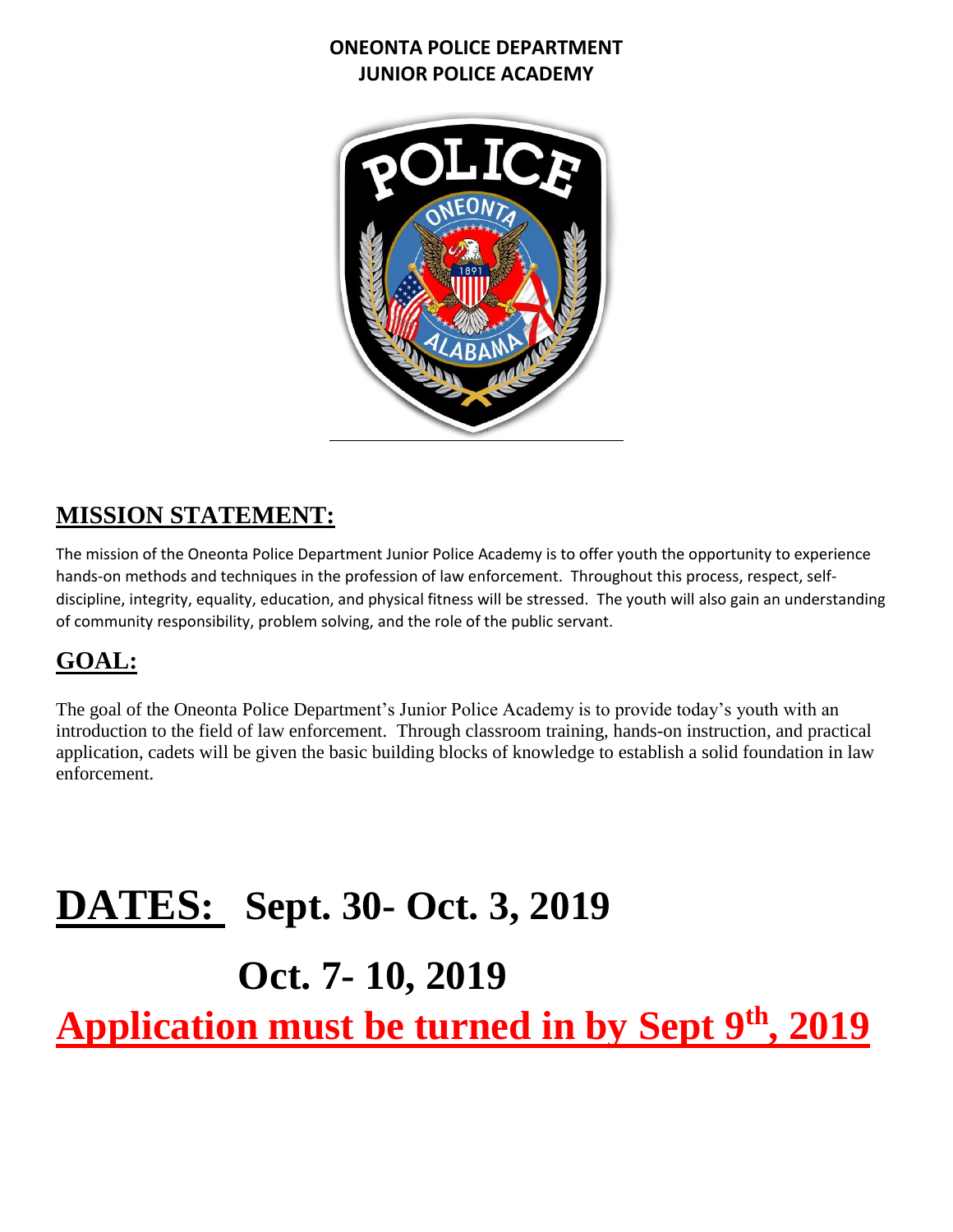**Participant Information**

℩

|                                                                                                    |  | School: Crade: Crade: T-shirt Size: (ADULT)                                                                                                                                                                                    |  |
|----------------------------------------------------------------------------------------------------|--|--------------------------------------------------------------------------------------------------------------------------------------------------------------------------------------------------------------------------------|--|
|                                                                                                    |  | $\bigcup$ Male < circle > Female                                                                                                                                                                                               |  |
| <b>Parent/Guardian(s)</b>                                                                          |  |                                                                                                                                                                                                                                |  |
| $\bigcirc$ Mother <circle> Guardian <math>\bigcirc</math></circle>                                 |  | Email: No. 2014 19:20 April 2014 19:20 April 2014 19:20 April 2014 19:20 April 2014 19:20 April 2014 19:20 April 2014 19:20 April 2014 19:20 April 2014 19:20 April 2014 19:20 April 2014 19:20 April 2014 19:20 April 2014 19 |  |
|                                                                                                    |  | Name: Name: Name: Name: Name: Name: Name: Name: Name: Name: Name: Name: Name: Name: Name: Name: Name: Name: Name: Name: Name: Name: Name: Name: Name: Name: Name: Name: Name: Name: Name: Name: Name: Name: Name: Name: Name:  |  |
|                                                                                                    |  | Address: North Phone: North Phone: North Phone: North Phone: North Phone: North Phone: North Phone: North Phone: North Phone: North Phone: North Phone: North Phone: North Phone: North Phone: North Phone: North Phone: North |  |
|                                                                                                    |  |                                                                                                                                                                                                                                |  |
| $\overline{\bigcirc}$ Father <circle> Guardian<math>\overline{\bigcirc}</math></circle>            |  | Email: The contract of the contract of the contract of the contract of the contract of the contract of the contract of the contract of the contract of the contract of the contract of the contract of the contract of the con |  |
|                                                                                                    |  |                                                                                                                                                                                                                                |  |
|                                                                                                    |  | Address: North Phone: North Phone: North Phone: North Phone: North Phone: North Phone: North Phone: North Phone: North Phone: North Phone: North Phone: North Phone: North Phone: North Phone: North Phone: North Phone: North |  |
|                                                                                                    |  |                                                                                                                                                                                                                                |  |
| <b>Confidential Medical Information</b>                                                            |  |                                                                                                                                                                                                                                |  |
| Is your child under a physician's care now?                                                        |  | Yes < circle > $No$                                                                                                                                                                                                            |  |
| Have you ever been medically advised not to allow your child to play sports?                       |  | $\bigcap$ Yes < circle > No $\bigcap$                                                                                                                                                                                          |  |
| List any allergies, physical disabilities, required medication or other needs your child may have: |  |                                                                                                                                                                                                                                |  |
|                                                                                                    |  |                                                                                                                                                                                                                                |  |
|                                                                                                    |  |                                                                                                                                                                                                                                |  |
|                                                                                                    |  |                                                                                                                                                                                                                                |  |
| indicated above with:                                                                              |  | I/We have insurance coverage on my/our participating child that will be in effect for the duration of the program(s)                                                                                                           |  |
|                                                                                                    |  |                                                                                                                                                                                                                                |  |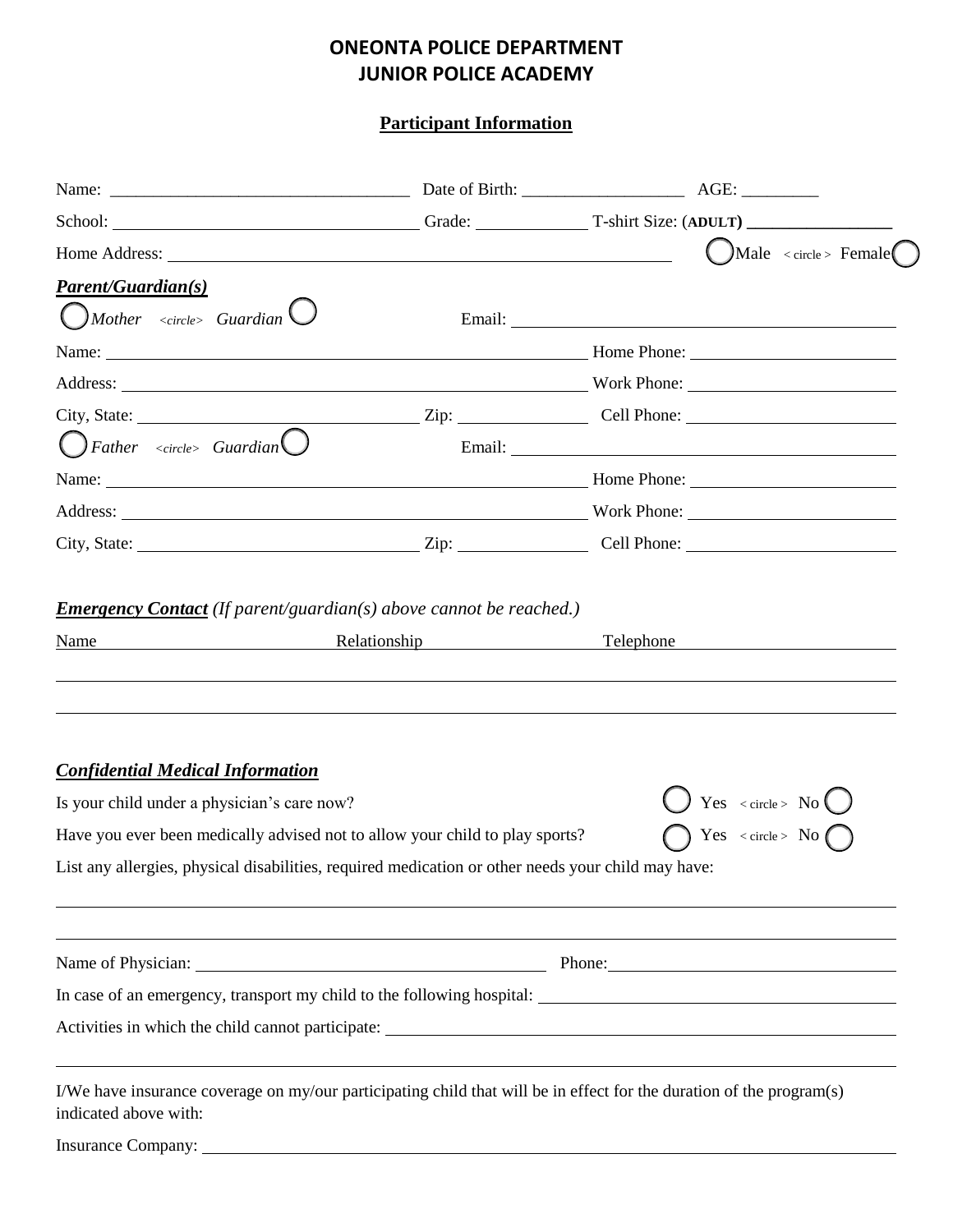#### **Agreement and Release**

#### *Permission.*

I/We, the parents(s)/guardian(s) of the child named in the Participant section above do hereby give permission for my/our child to participate in the Junior Police Academy.

#### *Drop-off and Pickup.*

I/We, the undersigned, understand I/We am responsible for dropping off my child by 8:00 a.m. and I will pick up my child no later than 12 noon each day of the academy. I/We understand that repeated failure to bring the child on time or pick up the child on time may result in removal of the child from the academy session. If a child is to leave early, arrive late or miss a day, **call the academy at 205-625-4352** to report this information.

#### *Photo and Video.*

I/We, the undersigned, hereby consent to the use of my/our child's photograph/video image/digital image in any website/brochure/publication/video produced by the Oneonta Police Department. I/We understand that this is on a voluntary basis and we will not be compensated for the use of the images.

#### *Participation & Emergency Treatment.*

I/We confirm the health information provided above is true and correct to the best of my/our knowledge and give permission for the child to participate fully in the academy except as noted under the Confidential Medical Information section above. I understand an effort will be made to contact me in an emergency, but if no one can be reached, I give permission to the physician selected by the program director to hospitalize, secure proper treatment for, and to order injections, anesthesia, or surgery for my child as named above. I will notify the program director if my child is exposed to any communicable disease during the three weeks prior to academy attendance.

#### *Code of Conduct.*

I/We have reviewed the Code of Conduct with my/our child and he/she understands and agrees to abide by the rules as outlined above. It is understood that any violation of these rules may result in the removal from the program. I/We agree to report to pick up my/our child if he/she is removed from the program.

#### *Waiver and Release.*

I/We recognize that the activity for which I/We am registering my child/participant involves a risk of injury, as does any athletic activity. I/We waive and release any and all rights and claims for injury or damages resulting from this event or any safety equipment given to a participant by members of this event. I/We agree to hold harmless the City of Oneonta, The Oneonta Police Department and all volunteers and event staff members for any and all injuries suffered by me or my child while participating in this activity. I/We also agree to hold harmless all the above for any damage to my personal property related to my or my child's participation in this event.

#### *Agreement and Release*

I/We agree to all conditions, agreements and rules listed in the forgoing form and acknowledge that I/we have read all portions of this application.

PARENT/GUARDIAN: (Print Name)

SIGNATURE: \_\_\_\_\_\_\_\_\_\_\_\_\_\_\_\_\_\_\_\_\_\_\_\_\_\_\_\_\_\_\_\_\_\_\_\_\_\_\_\_\_\_\_\_\_\_Date: